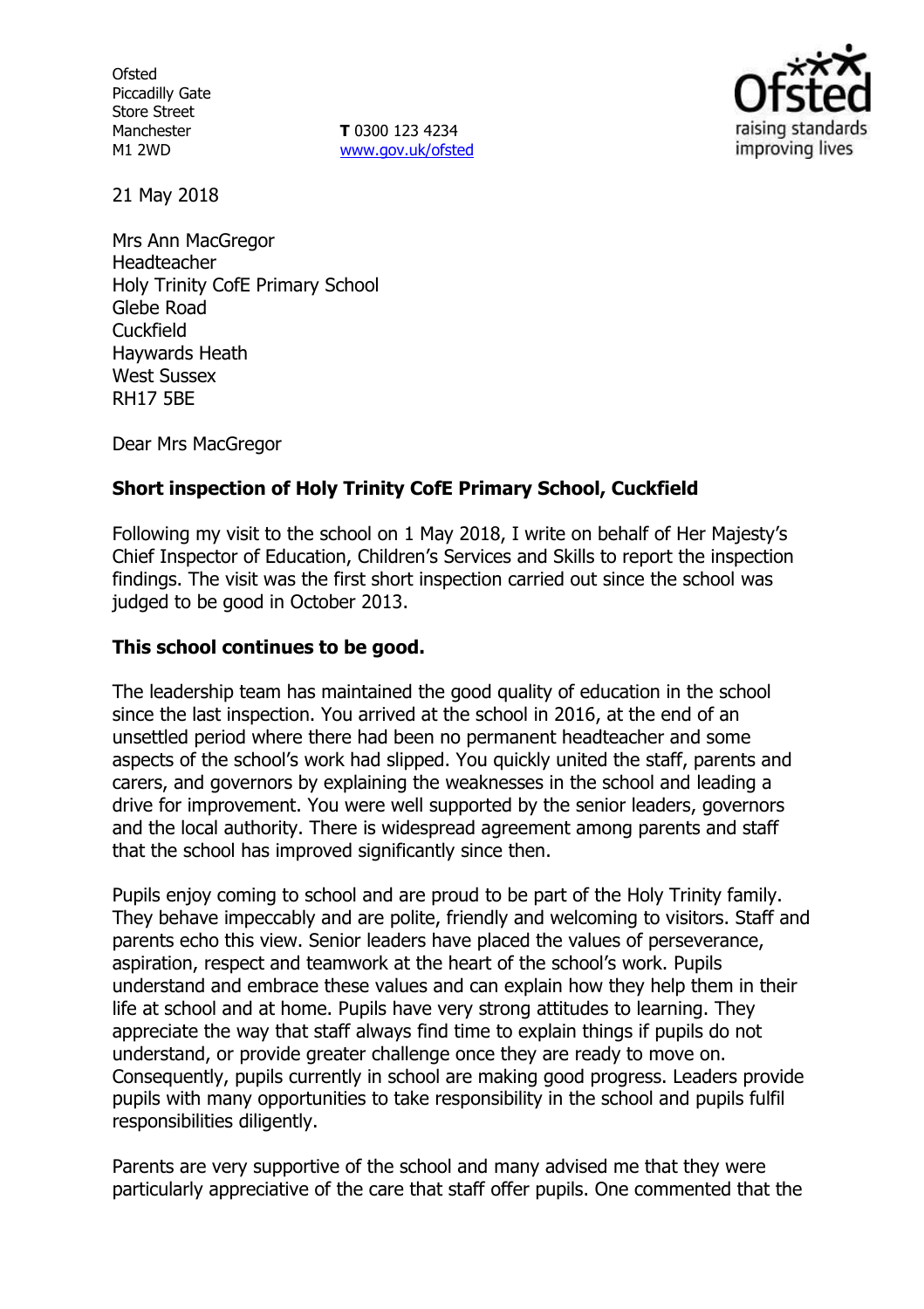

school is, '… a very warm, safe, caring environment that fosters creativity and love of learning'. Several parents commented on the way that staff go out of their way to contact parents to talk through any concerns to do with pupils' learning or welfare.

Children get off to a good start in the early years. Staff take trouble to find out what interests children and plan activities accordingly. Children become enthusiastic learners and quickly develop the early skills of reading, writing and mathematics. In 2017, by the time pupils had reached Year 6, they had made good progress so that all pupils achieved age-related expectations in reading. Proportions of pupils achieving this standard in writing and mathematics were above the national average. These improved outcomes at the end of key stage 2, especially in writing, addressed the area for improvement that inspectors identified at the previous inspection. Leaders recognise that there is still work to be done to ensure that more of the most able pupils currently in the school achieve the greater depth standard in writing. However, at the end of key stage 1 in 2017, levels of attainment were well below those seen nationally in reading, writing and mathematics.

Governors have a good understanding of the school and understand its strengths and areas for improvement. They hold leaders to account for all aspects of the school's work. They also provide useful support for senior leaders in such matters as building works and more routine health and safety issues. This support enables leaders to focus more closely on the most important issues in the school, including further improving the quality of teaching and learning.

# **Safeguarding is effective.**

The welfare, care and well-being of pupils are at the heart of this school's work. Staff are completely clear about their responsibilities to take care of pupils and are careful to record even small concerns. Senior leaders ensure that staff, volunteers and governors are provided with the right training and up-to-date advice about all aspects of safeguarding.

Systems, policies and procedures are securely in place to ensure that pupils are kept safe. Staff carry out all of the checks needed so that only suitable people are allowed to work in the school. Governors make sure that these checks have been carried out and fulfil all their other safeguarding responsibilities thoroughly.

Pupils feel completely safe in school. They trust staff to take care of them and know that if they have a worry there is always an adult with a listening ear. Pupils learn to stay safe in a range of different situations, including online, on the road and at the beach. Bullying is very rare, but pupils are confident that staff would deal with it quickly where necessary.

#### **Inspection findings**

■ We agreed four aspects of the school's work to interrogate during this inspection. The first was to do with the effectiveness of leaders' and governors' actions to improve outcomes for pupils at the end of key stage 1, especially in writing and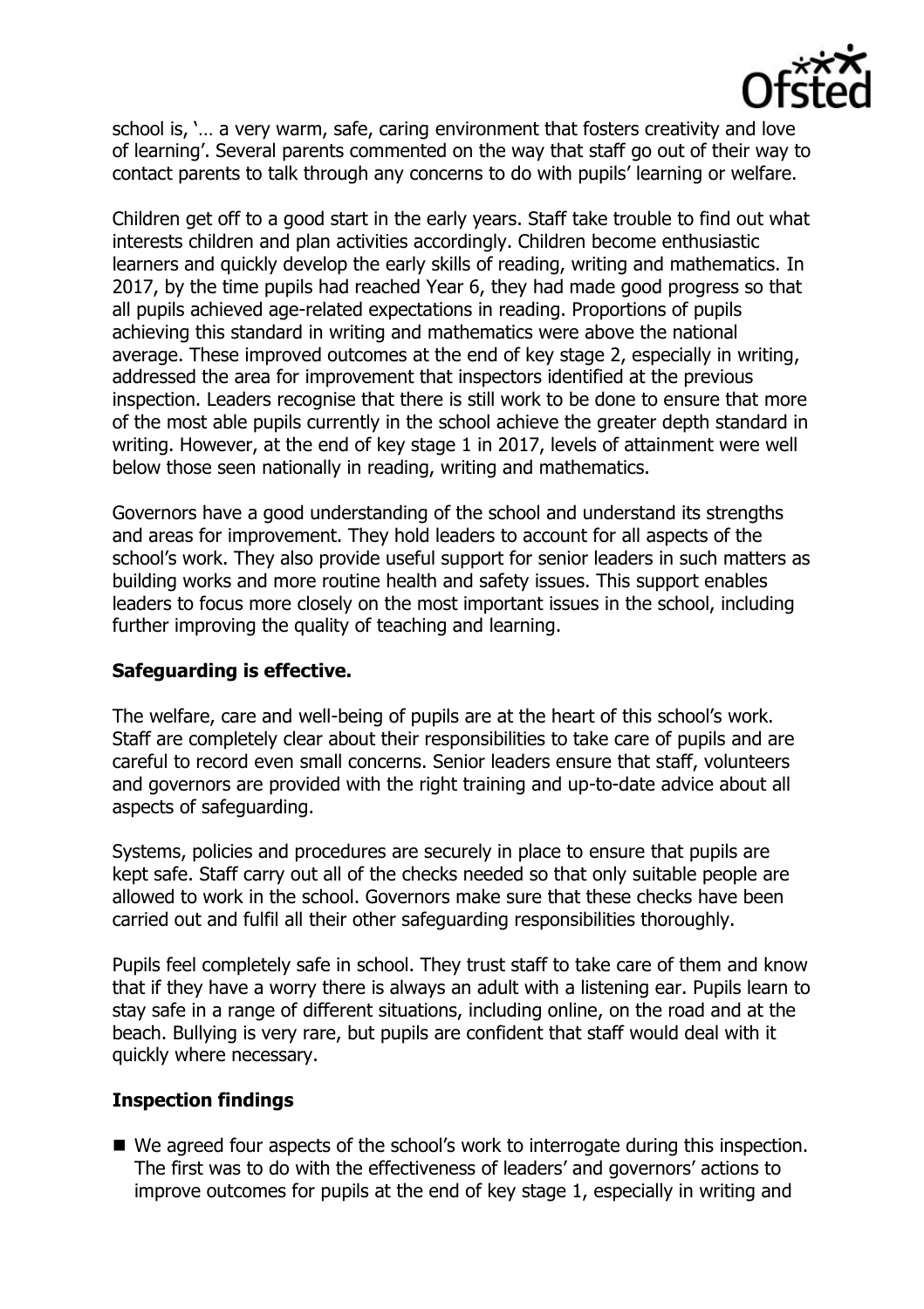

mathematics. Leaders recognised that pupils' attainment at the end of Year 2 in 2017 was too low. Senior leaders have sharpened the quality of teaching in key stage 1 by ensuring that teachers have accurate assessment information and are able to track the progress of groups of pupils. As a result, teachers are clear about pupils who are making rapid progress, as well as those whose progress is less strong. Teachers use this information to target teaching and, where necessary, provide additional support for groups and individual pupils. Leaders have ensured that teachers have consistently high expectations for the quality of pupils' work and presentation. Introducing a consistent, joined handwriting style has also had a positive impact on how well pupils write. Furthermore, improvements in the teaching of phonics are helping pupils become increasingly confident, accurate spellers.

- **Pupils make good progress in mathematics in key stage 1. The proportion on** track to achieve the expected standard is in line with national figures. Teachers focus on providing pupils with the knowledge and understanding needed to learn well in mathematics. Work in pupils' books shows good progress in both writing and mathematics, including for the most able and disadvantaged pupils. However, although a greater proportion are on track to achieve age-related expectations at the end of Year 2, proportions of pupils on track to achieve the greater depth standard are still below those seen nationally.
- We also agreed to explore how well the most able pupils achieve in mathematics in key stage 2. Senior leaders recognised that in the past the progress of the most able pupils in mathematics was slower than other pupils' progress. Also, the proportion of most-able pupils who achieved the greater depth standard in mathematics was just below the group national average in 2017.
- $\blacksquare$  New approaches to the teaching of mathematics in key stage 2 have focused first on ensuring that all pupils have a strong foundation of number facts so that they can perform calculations quickly and accurately. Teachers also ensure that pupils acquire a secure grasp of the concepts that underpin mathematics. Pupils are regularly given opportunities to apply their knowledge and understanding to solve problems in a range of contexts and to reason mathematically. For example, older pupils do this by explaining why a mathematical statement is true always, sometimes or never. This helps pupils to think things through mathematically and become more adept and confident at tackling unfamiliar mathematical problems. Consequently, a greater proportion of pupils in key stage 2 are currently on track to achieve the higher standards in mathematics, especially in Years 5 and 6.
- We looked at how well the wider curriculum provides pupils with the knowledge, skills and understanding needed to learn well in a range of subjects. Leaders have placed reading at the heart of the curriculum. The curriculum is full of interesting, exciting learning opportunities that engage pupils' interest and spark their curiosity. Science receives a high profile in the school and from a young age, pupils learn to investigate and find things out for themselves. Work in pupils' books is of a high standard across a wide range of subjects. Displays around the school reflect these high standards. Art and music have good coverage in the school's curriculum. Pupils learn instruments and perform publicly, not only to parents and classmates, but also to a wider audience, for example in a local